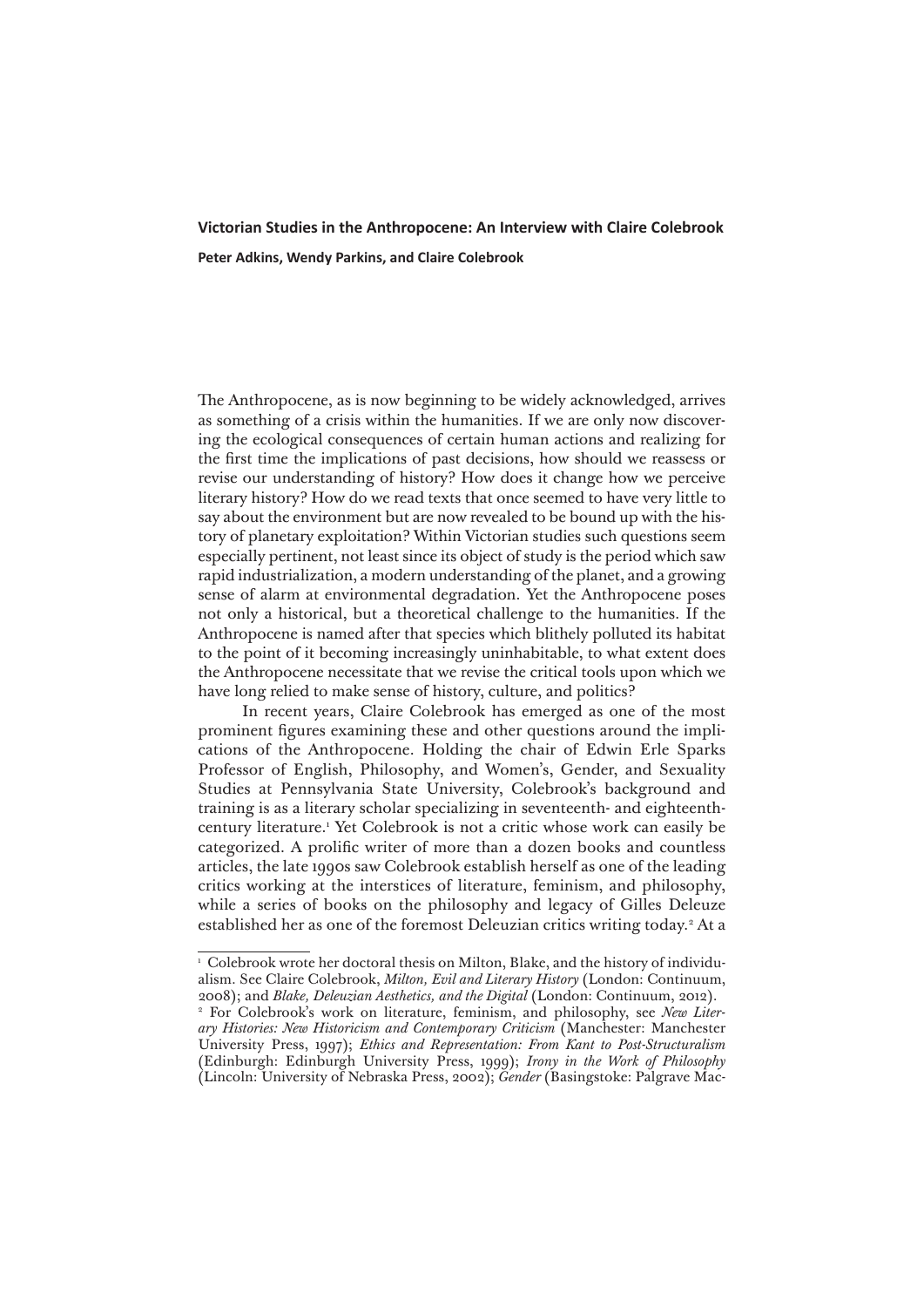point at which many in literary studies were declaring the death of theory, Colebrook's work succeeded in revitalizing the relationship between literature and post-structuralism, especially the ways in which the writings of Deleuze, Derrida, and Paul de Man (among others) continue to pose fundamental challenges to how we read, write, and think within the humanities.3 Against the tide of narrow periodization, Colebrook's interest in the potential for radical thought inherent to both philosophy and literature has seen her develop a reputation as a critic whose work encompasses an impressive breadth of subjects and an ability to forge connections across periods. Indeed, our interview with Colebrook stands testament to this, ranging across Victorian literature, continental philosophy, Romanticism, and even Hollywood blockbusters.

More recently, Colebrook's work has focused on the ecological and geological ruptures of the Anthropocene, including phenomena such as global warming, population displacement, and mass extinction, examining how these challenge the fundamental modes of thinking upon which we have come to rely in the humanities. With Tom Cohen she edited Critical Climate Change, a book series published by the open access Open Humanities Press and through which she also published two volumes of *Essays on Extinction* and *Twilight of the Anthropocene Idols* (co-written with Cohen and J. Hillis Miller).4 Spring 2018 saw the launch of the successor to this book series, CCC2 Irreversibility, that addresses 'the second phase of "the Anthropocene" which occurs as the tipping points speculated over in "Anthropocene 1.0" click into place to retire the speculative bubble or phase'.5 At stake in such an intellectual project is nothing less than the figure of the human itself. As Colebrook writes in *Death of the PostHuman*, the Anthropocene epoch makes it clear that 'the human *species* is now

millan, 2004); and *Irony* (London: Routledge, 2004). For her work on Deleuze, see *Deleuze and Feminist Theory*, ed. by Claire Colebrook and Ian Buchanan (Edinburgh: Edinburgh University Press, 2000); *Gilles Deleuze* (London: Routledge, 2002); *Understanding Deleuze* (Sydney: Allen & Unwin, 2002); *Deleuze: A Guide for the Perplexed*  (London: Continuum, 2006); and *Deleuze and the Meaning of Life* (London: Continuum, 2009).

<sup>3</sup> For Colebrook on the death of theory, see 'Extinct Theory', in *Theory after 'Theory'*, ed. by Jane Elliott and Derek Attridge (Abingdon: Routledge, 2011), pp. 62–71; and Tom Cohen, Claire Colebrook, and J. Hillis Miller, *Theory and the Disappearing Future: On de Man, On Benjamin* (Abingdon: Routledge, 2012).

<sup>4</sup> Claire Colebrook, *Death of the PostHuman: Essays on Extinction, Vol. 1* (Ann Arbor: Open Humanities Press, 2014) <<https://doi.org/10.3998/ohp.12329362.0001.001>>; *Sex after Life: Essays on Extinction, Vol. 2* (Ann Arbor: Open Humanities Press, 2014) [<https://doi.org/10.3998/ohp.12329363.0001.001>](https://doi.org/10.3998/ohp.12329363.0001.001); Claire Colebrook, Tom Cohen, and J. Hillis Miller, *Twilight of the Anthropocene Idols* (Ann Arbor: Open Humanities Press, 2016) <[http://openhumanitiespress.org/books/download/Cohen-Cole](http://openhumanitiespress.org/books/download/Cohen-Colebrook-Miller_2016_Twilight-of-the-Anthropocene-Idols.pdf)[brook-Miller\\_2016\\_Twilight-of-the-Anthropocene-Idols.pdf>](http://openhumanitiespress.org/books/download/Cohen-Colebrook-Miller_2016_Twilight-of-the-Anthropocene-Idols.pdf) [accessed 6 June 2018].

<sup>5</sup> CCC2 Irreversibility, ed. by Tom Cohen and Claire Colebrook [<http://www.open](http://www.openhumanitiespress.org/books/series/ccc2-irreversibility/)[humanitiespress.org/books/series/ccc2-irreversibility/](http://www.openhumanitiespress.org/books/series/ccc2-irreversibility/)> [accessed 6 June 2018].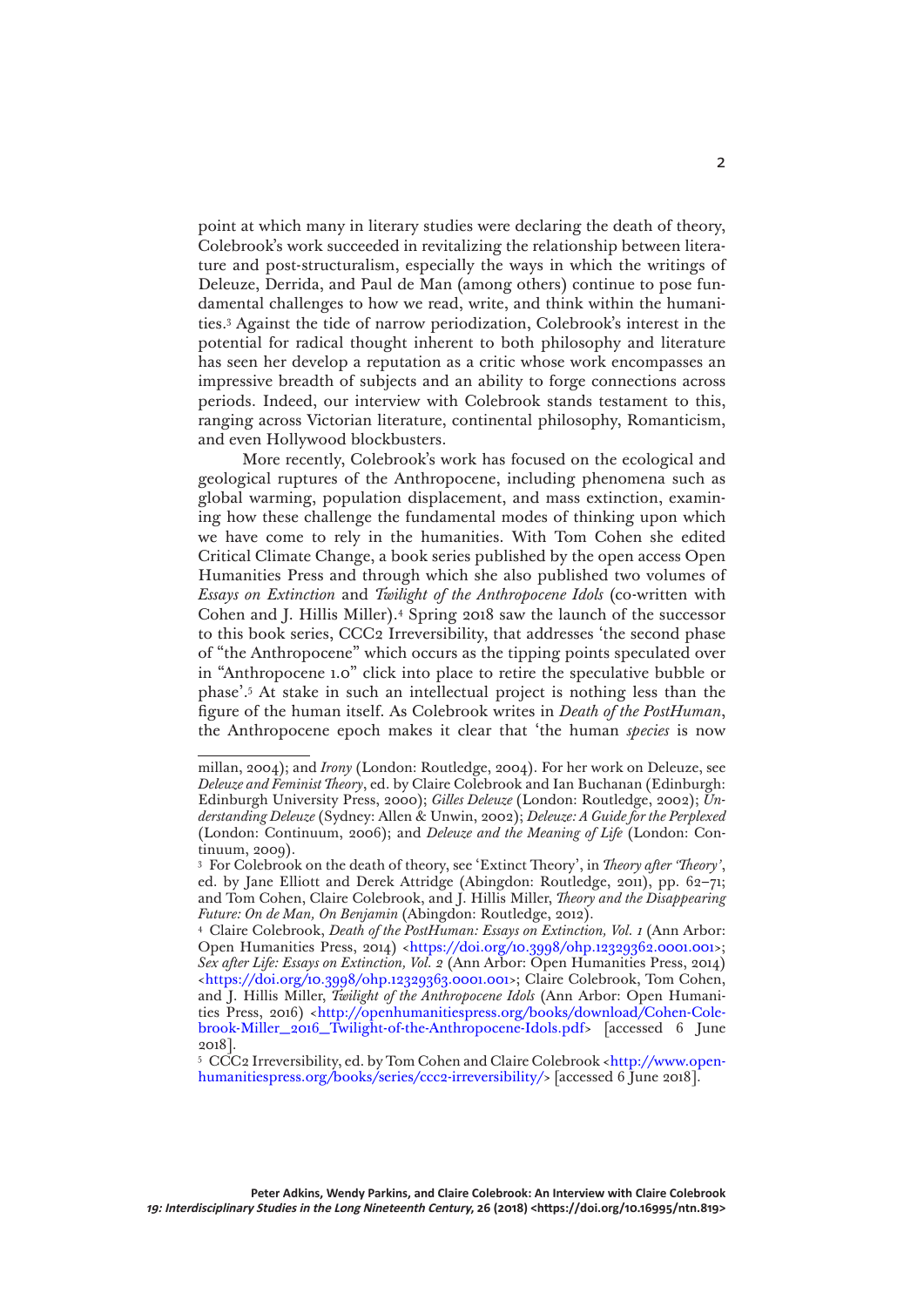recognizable as a being that for all its seeming diversity is nevertheless bound into a unity of destructive power' (pp. 9–10, emphasis in original). Yet Colebrook's work also suggests that in the history of literature and philosophy we can trace alternative configurations of the human, configurations which allow us better insight into the anthropocentric delusions and instrumental reason that have got us to where we are today. We spoke to Colebrook in October 2017 to discuss her work on the Anthropocene and the degree to which Victorian literature and culture might enable us to understand the contemporary planetary moment.

Peter Adkins: To begin with, I want to ask at what point you think we entered the Anthropocene or became what could be called Anthropocene humans?

**Claire Colebrook:** Within what is now called Anthropocene studies that is probably *the* question. It could be argued that it was as recently as the nuclear bombs being dropped on Hiroshima and Nagasaki. It could also be argued that it was as far back as the beginning of intensive agriculture, when we began transforming the biomass of the planet so that, in some form of geological record, change would be registered. That's the story from within Anthropocene studies.

What I've been thinking about recently is looking at this question in terms of literary studies and asking at what point we get both a conception of humans as a species and as existing within geological time. Now, one answer to that would be Darwin. But I actually don't think that is the right answer. Darwin has a sense of the species and geological time, but he doesn't really have a strong sense of the intersection between the two. Unless we were brought up as creationists, we were brought up with the idea that human history forms one second on the clock of geological time. That's Darwinian and not at all Anthropocene, because you still have this strong distinction between planetary geological time and human time. Within Victorian literature, you find that sense of the puniness of human history in relation to what might start to be hinted at as geological time. In Hardy, Tennyson, or Swinburne, there is this sense of being insignificant.

But I don't think the Anthropocene starts to emerge in literature even within modernism. It is not until the last decade that there has been literature where there is a sense of humans as a planetary force, although you do get the formal anticipation of that in novels that have some form of global consciousness in, for instance, something like David Mitchell's *Cloud Atlas*, just to take one example off the top of my head. That is different to the Victorian sense of human narratives as insignificant in geological time and a sense of a broader time that we have no command over; what you get [in Anthropocene literature] is a sense of humans being interconnected with the planet and there being a feedback effect.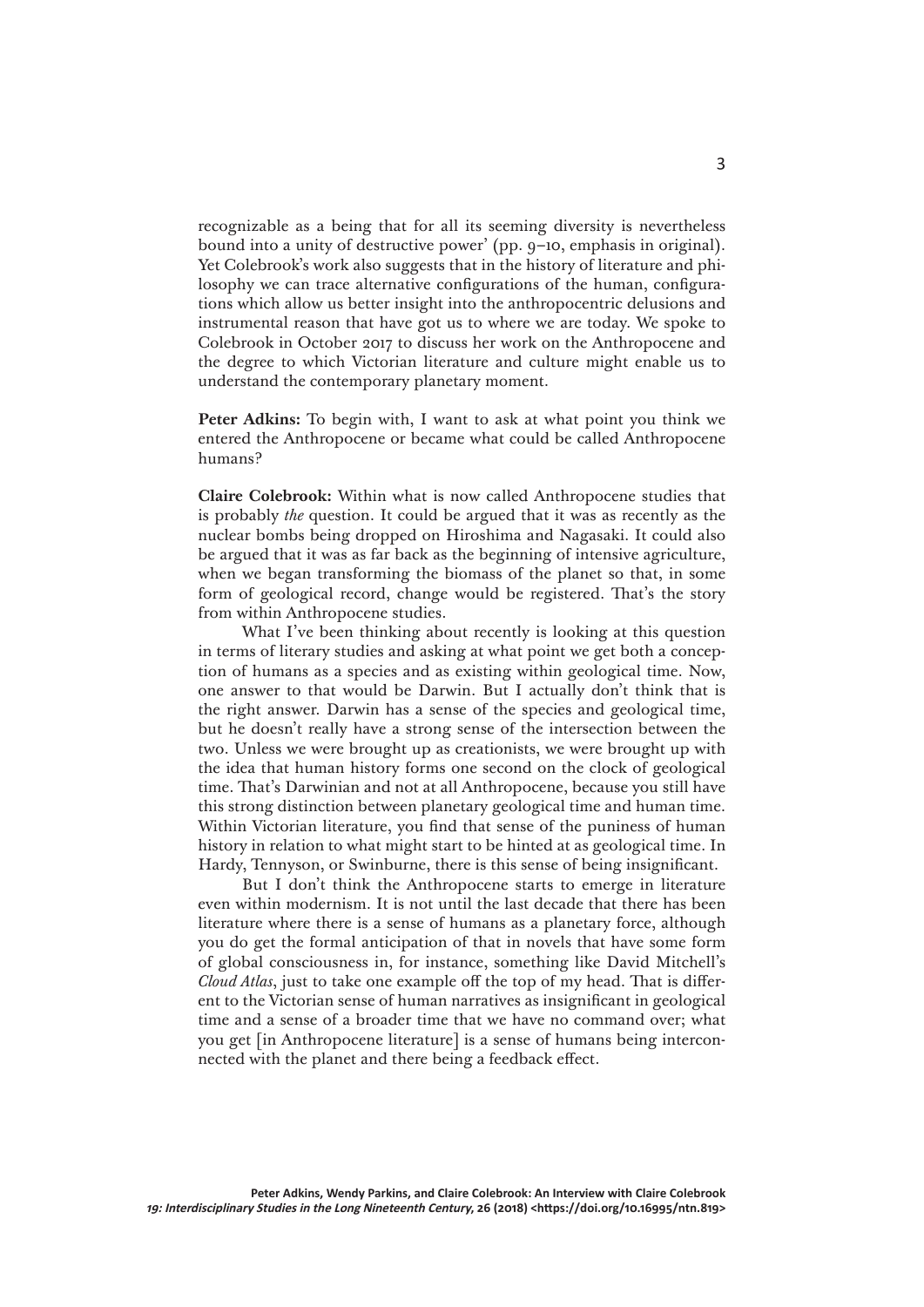**PA:** You have previously said that as a species 'we only found out we were destructive once it was too late'.6 Do you see Victorian writers registering any awareness of species destructiveness?

**CC:** To answer your question by going pre-Victorian, as it were, I think one could draw a useful contrast between Mary Shelley's *The Last Man*  and Percy Shelley's *The Triumph of Life*. Even though Mary Shelley's novel is about the last man and the loss of human history, there's not a sense of an embedded malevolence to human life. If anything, she is a political optimist with regard to life and consciousness; if we look closely at both *Frankenstein* and *The Last Man* we find the idea that if we were more mindful about consciousness there could be some politically redemptive future. Whereas if you look at Percy Shelley's *The Triumph of Life*, which doesn't get finished, there is something about the way in which life is progressing onwards in this frenzied and compulsive manner. It's *human* life when he talks about the triumph of life, it's the triumph of a destructive attachment to life. There is a sense that humans have an agential force that has nothing to do with their conscious intentions, that there is something that humans are doing behind their own historical awareness and historical consciousness.

Now there's not a sense of planetary awareness in that, but there is a sense of a two-tiered notion of life. There's the life that we have, human life, and then there's the life force that takes on a destructive, compulsive, almost unstoppable force. I think that gets developed well before Freud articulates the unconscious; I think in this respect Freud is a late Victorian, a late Romantic. But before you get an explicit notion of a life force or an unconscious, before you get something like vitalism in Bergson and D. H. Lawrence, you get the idea of a malevolent substrata of life and I think you can also see that in Victorian poetry and in Hardy's novels in varying degrees. There's life and then there's *life*. There's the life that we live and then there's the life that has this propulsive force beyond us. It's not Darwin's notion of life creating ever more diverse and wonderful forms, it's entropic.

**Wendy Parkins:** Would you see a text like Richard Jefferies's *After London*  fitting in with that description of life?

**CC:** I would see *After London* as the beginning of what is at fever pitch right now. I would have to think this through more, but in texts like *After London* you don't get a geological time or a species time, which you get elsewhere in Victorian literature such as in Swinburne and Tennyson. In Tennyson

<sup>6</sup> Tom Cohen and Claire Colebrook, 'Preface', in Cohen, Colebrook, and Miller, *Twilight*, pp. 7–19 (p. 8).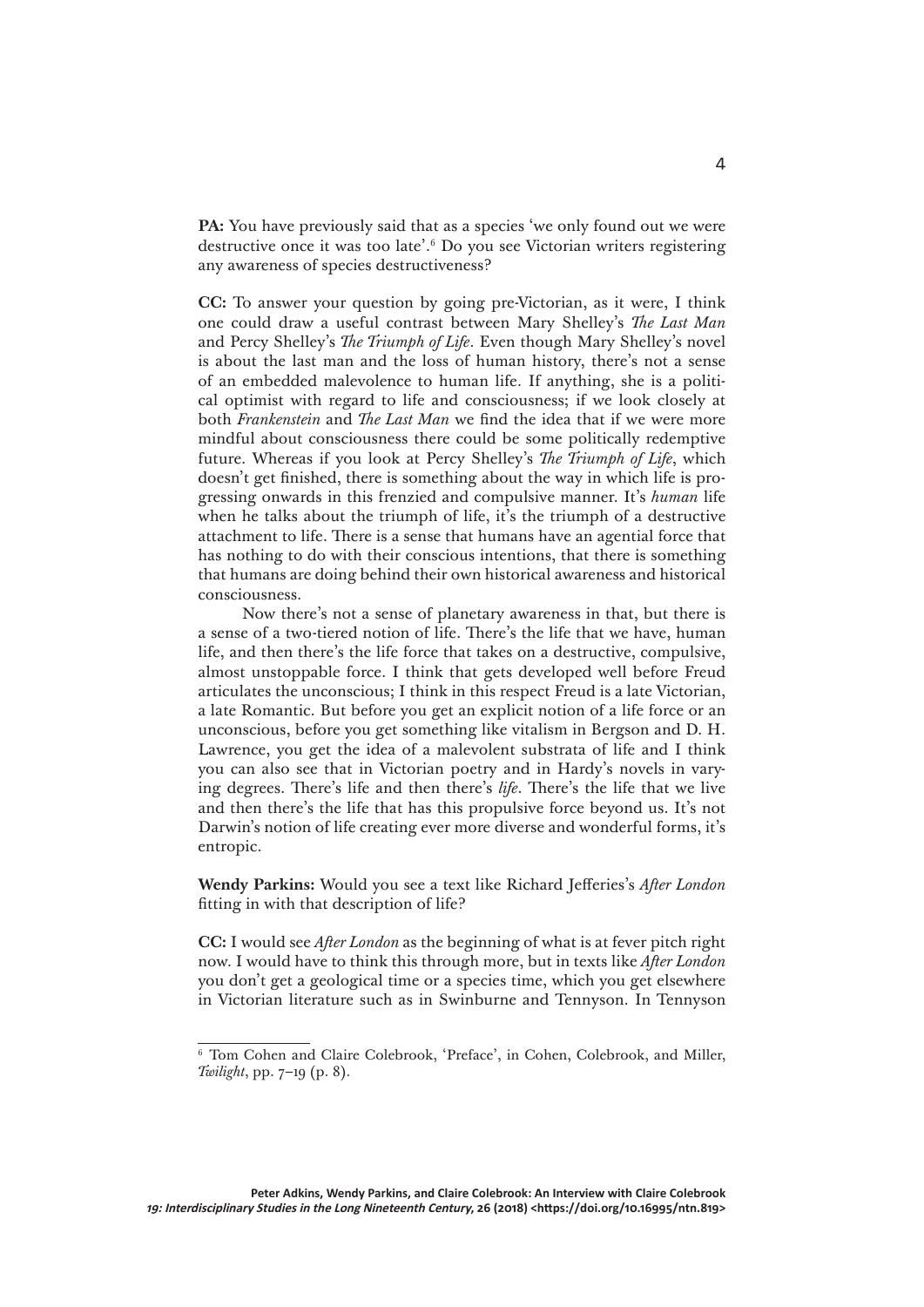even the most pious moments of *In Memoriam* deploy that piety to diminish human time in relation to divine time:

> Our little systems have their day; They have their day and cease to be: They are but broken lights of thee.<sup>7</sup>

Swinburne's 'Hymn to Proserpine' is exemplary in at once articulating the fragility and contingency of human life and poetry, and yet finding solace only in expressing that finitude and mournfulness. There's a very powerful sense of the nobility of recognizing the parochial nature of one's own end, as there is in Tennyson's constant lament about his own grief.

What starts to happen in Jefferies's *After London*, though, and becomes more the case in the twentieth century, is a notion that to lose our particular world would be the end of *the* world. Our world becomes *the* world, which is what post-apocalyptic literature today really intensifies. Even though it's supposedly concerned with climate change, it's really concerned that climate change might wipe out our particular affluent, urban way of living, not that it's going to affect life *as such*. Mary Shelley's *The Last Man* ends like Milton's *Paradise Lost*, with the loss of the world allowing for a stepping in to a new world. In contrast, I would start to see a beginning of a form of Anthropocene myopia in *After London*, which I think is becoming particularly worrying in the environmental humanities which seems to have a focus on saving an archive which is *our* archive, saving a world which is *our* world. Oddly, the Anthropocene, even though it is concerned with how humans act at a planetary level, often has less concern for the planetary, the geological, and worlds other than our world.

**PA:** In the recent book that you co-authored, *Twilight of the Anthropocene Idols*, you look back to Nietzsche. One of the ways in which Nietzsche continues to cast a shadow on the Anthropocene is in the spectres of nihilism that often seem to enter the discussions on the topic. I know that in the past you have written about questions of extinction and I was wondering if you could elaborate on what it might mean to arrive at an ethics that would not replicate the liberal humanism that arguably produced the Anthropocene in the first place?

**CC:** I started writing about extinction before I started writing about the Anthropocene. Although the Anthropocene is now well known, it wasn't that long ago that I had to explain what it was. For instance, I was a speaker at a Derrida conference in 2012 and nobody had really heard of it.<sup>8</sup>

<sup>7</sup> 'In Memoriam A. H. H.', in *Tennyson: A Selected Edition*, ed. by Christopher Ricks, rev. edn (London: Routledge, 2014), p. 343.

<sup>8</sup> Colebrook gave a keynote address entitled 'Derrida in the Anthropocene' at the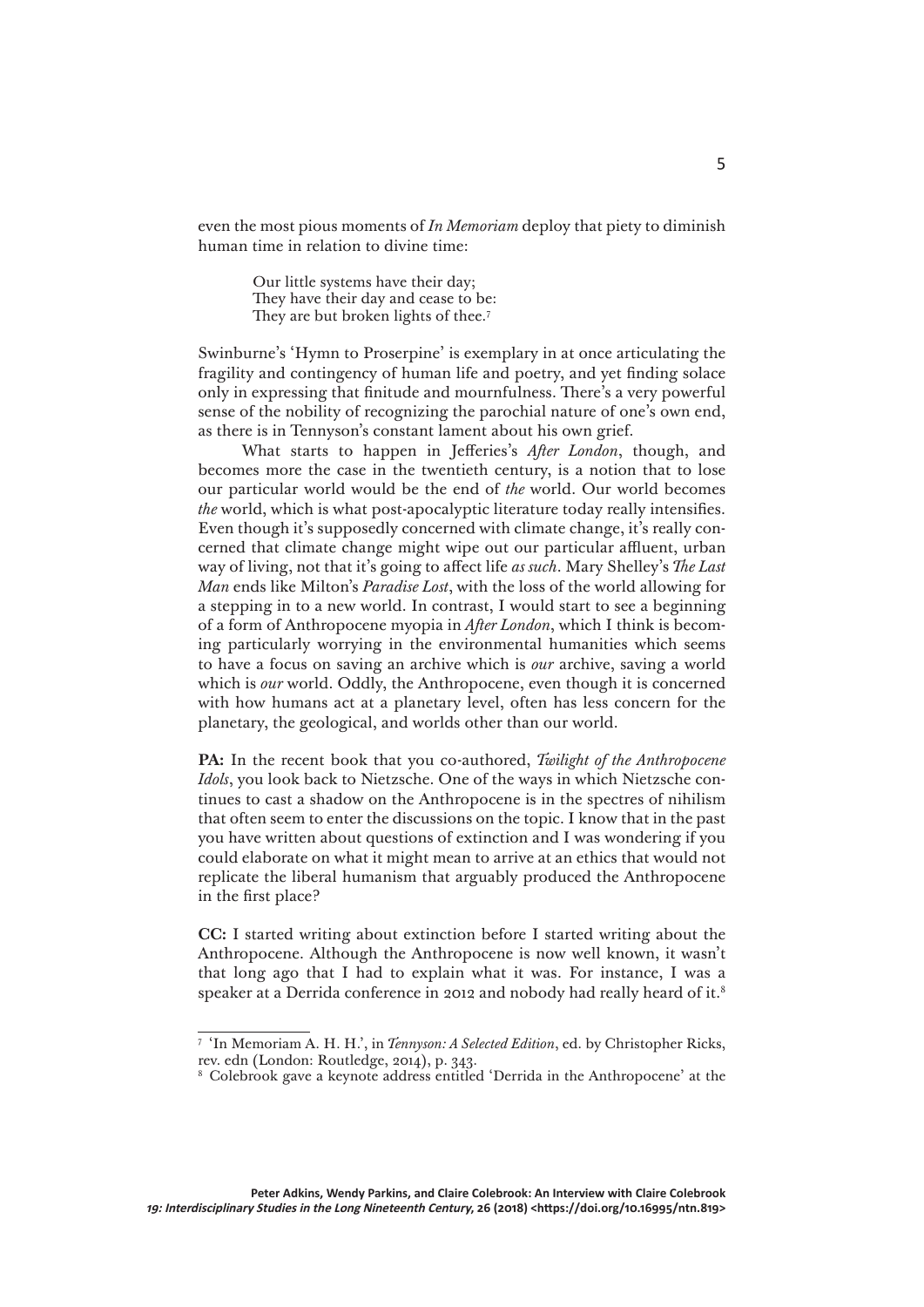So, I started writing about extinction and then Anthropocene theory came along, and I thought that it was going to make us think about broader waves of time and not accept that our species has a prima facie value or that all we need to do is somehow slough the bad bits of humanity and find the good bits that have been always waiting to flourish. And I think that what has actually happened is that the Anthropocene has come to cover over or repress a more radical thought of extinction.

If you take just the common narrative of when one teaches or explains the Anthropocene, I guess the most important article in the humanities has been Dipesh Chakrabarty's 'The Climate of History: Four Theses'.9 He says (like Bruno Latour in his Gaia lectures) that while we used to separate human history from natural history we can't do that anymore: humans are bound up with the planet.10 If you want to explain Jane Austen you can't just talk about Britain, you've got to talk about the slave trade, and if you talk about the slave trade you have to talk about damage to the planet, and if you talk about damage to the planet you need to talk about species migrations and human migration. So, the Anthropocene looks as if it is an expansion. But actually, if you look at how it has panned out, what has been removed is that thought of radical temporality that you get in Victorian literature, the utter puniness of human narrative, sense, and temporality you get in Swinburne, where poetry is some sort of therapeutic preliminary mourning in which there's no sense we could inflate ourselves to having cosmic value. You can also see this in George Eliot; that there is something in the art of fiction-making and storytelling that gives us a value for ourselves, but ultimately only for ourselves. It's a story we tell ourselves to constitute ourselves. Yet when you look at what has become of Anthropocene studies and environmental humanities it is a management scenario, in which the narrative is 'now that we know this, what can we do to continue our world in the most sustainable and best way possible?'. It doesn't have that sense of the radical parochialism of humanness that Percy Shelley and, later, Victorian writers had.

So, the disputes within Anthropocene studies about when the Anthropocene began — whether it began, for instance, with nuclear energy, capitalism, industrialism, or colonialism  $-$  all those are fables or just-so stories. If it began with capitalism, then we can have the good humanity that is waiting outside of capitalism to take over. It doesn't confront what late nineteenth-century literature looked into, which was nihilism and the

Derrida Today Conference 2012, held at the University of California, Irvine, USA,  $11-13$  July 2012.

<sup>9</sup> Dipesh Chakrabarty, 'The Climate of History: Four Theses', *Critical Inquiry*, 35 (2009), 197–222.

<sup>&</sup>lt;sup>10</sup> Bruno Latour, *Facing Gaia: Eight Lectures on the New Climatic Regime*, trans. by Catherine Porter (Cambridge: Polity, 2017).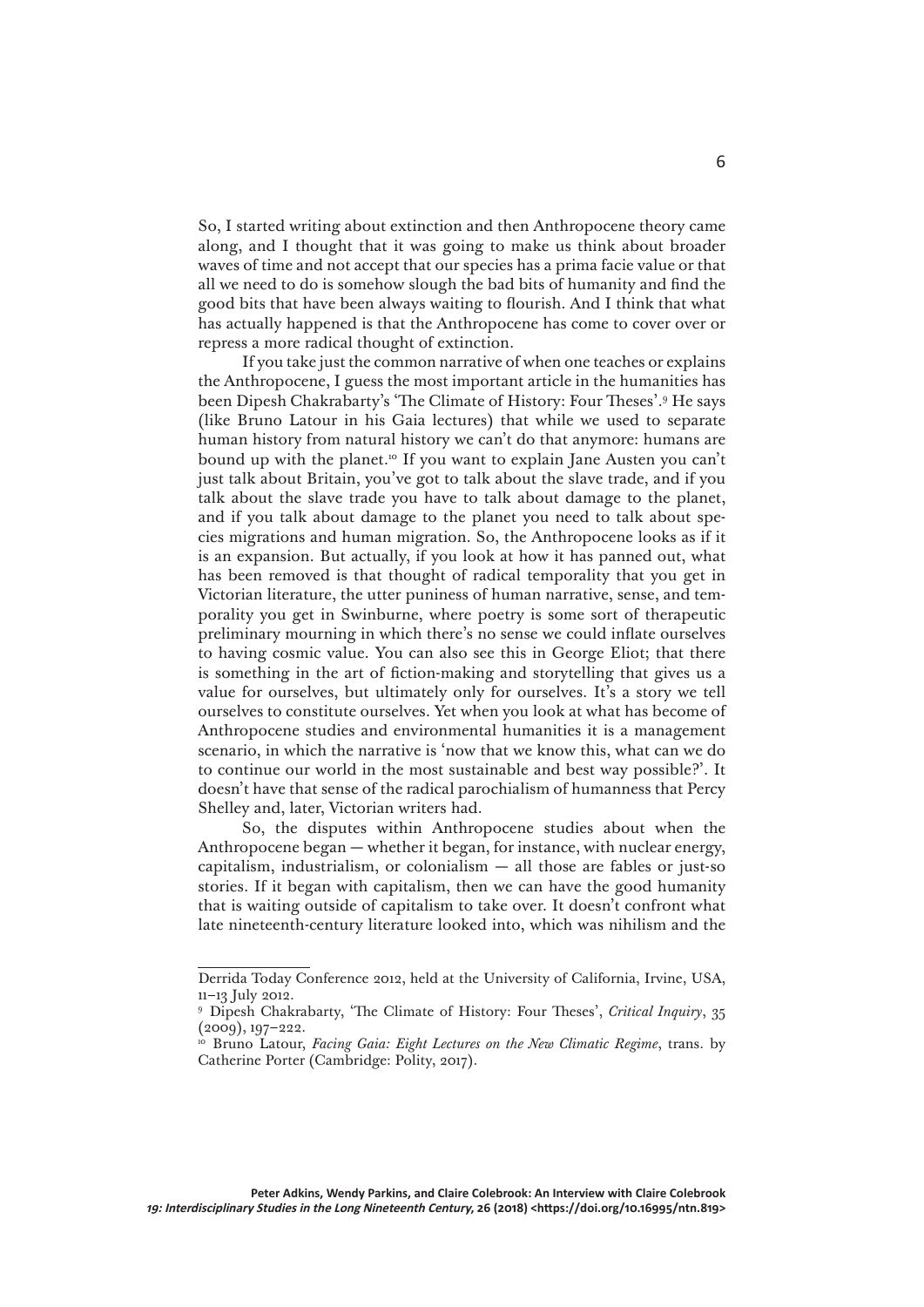idea that there is no intrinsic value to the species. We can't avoid attributing meaning and that is what narrative and poetics does. You wrestle with that parochialism. Other than a few people, no one is struggling with that to the same extent today. If you look at the dominant narrative, the question of the Anthropocene is 'what's *our* viable means of survival' and not taking an alienating or nihilistic view of our own species.

PA: Following that description of critiques of capitalism, it might seem that accounts that would want to posit a Capitalocene rather than an Anthropocene fall into that trap of looking to redeem humanity.<sup>11</sup> I wonder if you might say how you see Marx fitting into an account of the Anthropocene?

**CC:** I don't find anything other than moralism in Marx. As long as you have capitalism you have a reason why a bad and somewhat accidental portion of humanity has been violent, destructive, life denying, and, ultimately, self-destructive; in which capitalism is understood as unsustainable and destined to consume itself and that then the true living proportion of humanity will emerge as the *proper* humanity to inherit the earth.

If you look at post-apocalyptic cinema, that is always the form it takes. There's always an evil capitalist, extractive, hyper-consuming force; you can see it in something like *Avatar* where there's an America which is militaristic and hyper-consuming. Then, once you have that, you have an outside where you find the proper humanity. It explains the answer to the question of why if humans are so great we got into this mess: because the wrong humans have held power for so long, but the meek shall inherit the earth.

I think when we have these disputes over the Anthropocene and you have people like Naomi Klein saying, 'this changes everything: capitalism versus the climate', then you have an innocent outside.12 The climate becomes not just the climate but *us* and if we could just get rid of the capitalists we'd be left to manage the planet sustainably and justly. That really doesn't confront how we embedded destructive climate change behaviour in the 'we' that is giving that story about capitalism. The only reason Marx can write *The Communist Manifesto* is because there is a leisure industry of writing and publishing and letters, which I'm very attached to and you're very attached to by virtue of the fact that we're doing this interview. We're attached to a certain model of academic leisure. I think that the question that gets erased with Marxism is the complicity it has with

<sup>&</sup>lt;sup>11</sup> For the Capitalocene, see Andreas Malm, *Fossil Capital: The Rise of Steam Power and the Roots of Global Warming* (London: Verso, 2016), pp. 389–96; *Anthropocene or Capitalocene?: Nature, History, and the Crisis of Capitalism*, ed. by Jason W. Moore (Oakland: PM Press, 2016).

<sup>&</sup>lt;sup>12</sup> Naomi Klein, *This Changes Everything: Capitalism vs. The Climate* (New York: Simon & Schuster, 2014).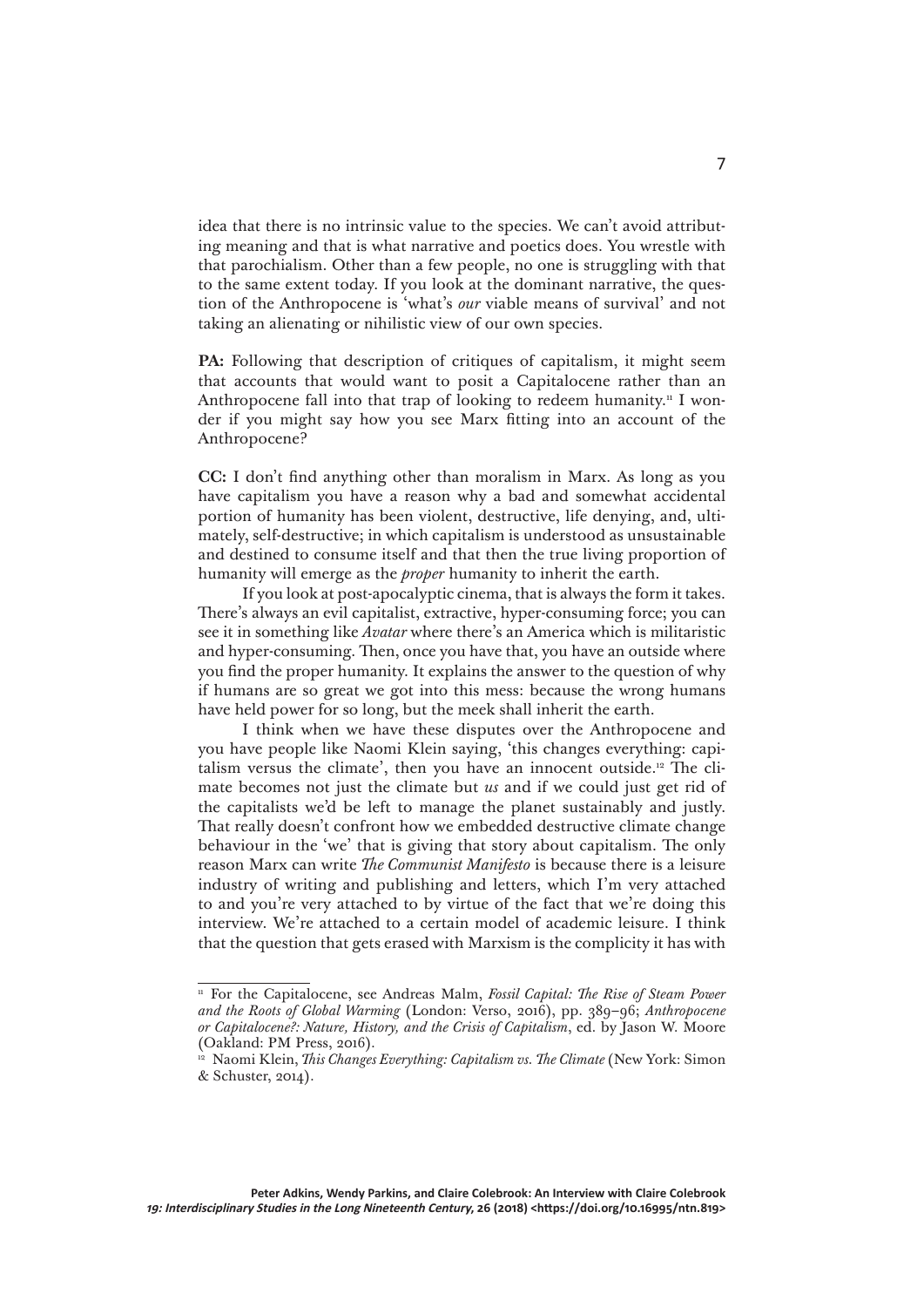planetary destruction. I'm not a Walter Benjamin scholar, but I think that the idea that every document of civilization is a document of barbarism suggests that civilization is not just accidentally bound up with things that are destructive but are intrinsic or necessary.13 There's not an easy erasure of capitalism.

PA: Does that mean for you the Anthropocene is a better term than the Corporatocene, Plantationocene, or the Capitalocene?14

**CC:** If you have the Corporatocene, Plantationocene, or the Capitalocene you absolve what calls itself humanity of a broader blame. The problem with that is when I say that it is not just capitalism, it is also the case that there are forms of human existence that aren't bound up with the Anthropocene. Just to take one example that is fairly obvious, it is probably the case that most indigenous forms of existence didn't have the global reach of what called itself Western humanity, including the portion of Western humanity that attached itself to a Marxist narrative of global social consciousness. That's the problem with saying all humans are involved, because of course they're not. This is important because in looking forward to the future, when we think about the end of *our* world, we have a really impoverished imagination about what other forms of human existence might be viable and which we shouldn't necessarily depict with horror. If you look at every post-apocalyptic narrative, the dystopia is really a form of existence that *we* can't bear. I think it's wrong to call it the Capitalocene or the Corporatocene because that's within our narrative of good and evil. But then, if we say it's the Anthropocene and say it's all of us, we don't really mean *all* of us; we mean those of us who live an affluent, urban, Western lifestyle.

PA: To pursue this idea slightly further, what work do you see 'Anthropos' doing in the name the Anthropocene?

**CC:** The Anthropos is not the species. It's the portion of the species that thinks of itself as a species. It's the portion of the species that thinks of

<sup>&</sup>lt;sup>13</sup> Walter Benjamin, 'On the Concept of History', in *Selected Writings*, ed. by Michael W. Jennings and others, 4 vols (Cambridge, MA: Harvard University Press, 2004–06), iv: *1938–1940*, ed. by Howard Eiland and Michael W. Jennings (2006), pp. 389–411.

 $\frac{1}{4}$  For a discussion of the possibility and implications of a Corporatocene, see Tom Cohen, 'Trolling "Anthropos" — Or, Requiem for a Failed Prosopopeia', in Cohen, Colebrook, and Miller, *Twilight*, pp. 20–80; and Claire Colebrook, 'What is the Anthropo-Political?', in Cohen, Colebrook, and Miller, *Twilight*, pp. 81–125. Plantationocene is Donna Haraway's term and looks to foreground the plantation as defining humanity's relationship with the planet: see Donna J. Haraway, *Staying with the Trouble: Making Kin in the Chthulucene* (Durham, NC: Duke University Press, 2016), pp. 99–103.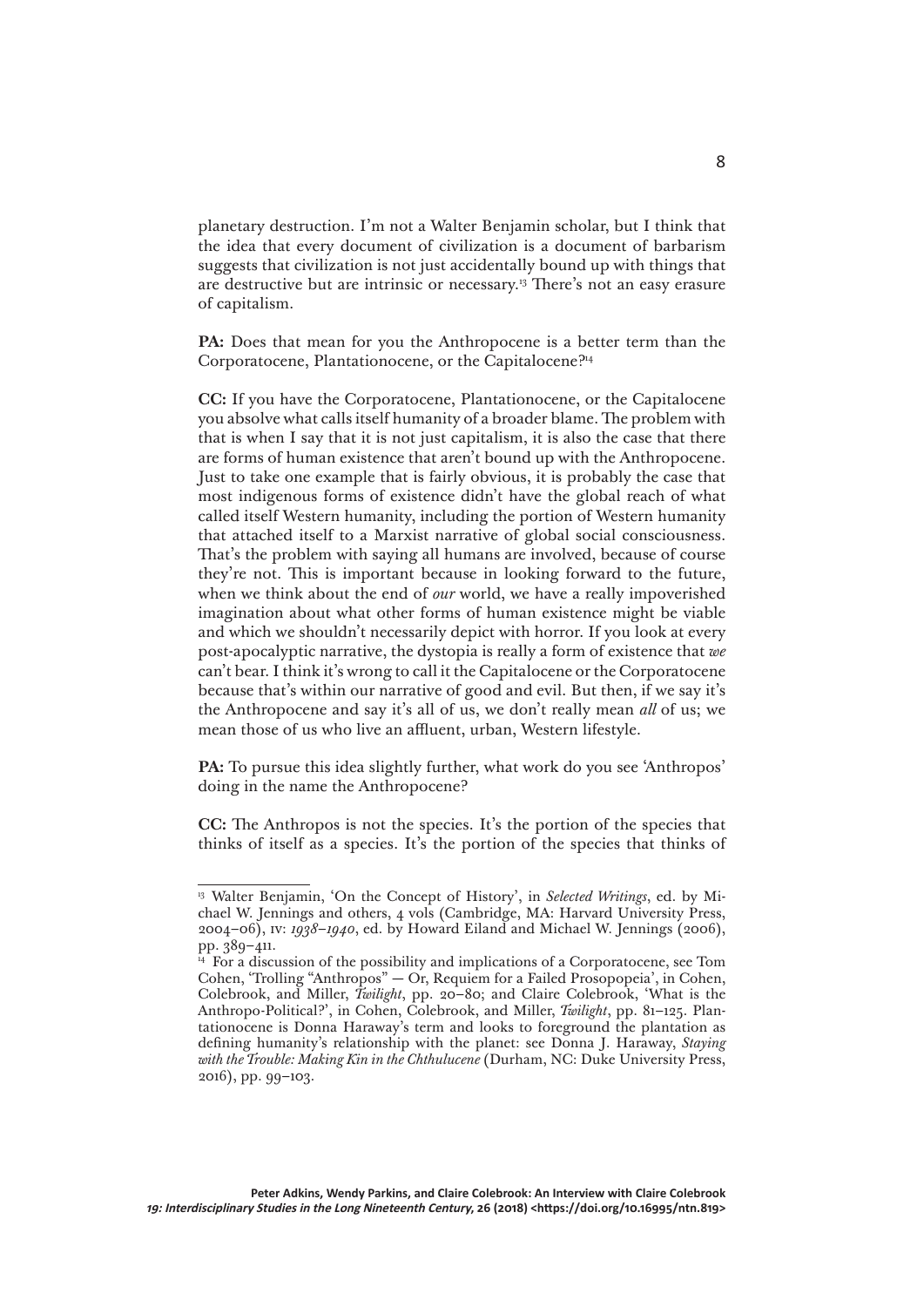itself as humanity. I was giving a talk in London and Adrian Lahoud said to me, 'do you think indigenous Australians give a moment's thought to the future of humanity?'. Now, that could sound dismissive, but I actually thought it was really pertinent. This obsession with humanity is part of what I would call Anthropos. There is a portion of species that thinks of itself as human in terms that are definitely not universal or inevitable. The work that Anthropocene does is that it says that it is caused by humanity, but it's not caused by the species. Those two things need to be marked as different.

PA: In the past you have raised the paradox that 'if there had not been industrialism […] women would not have been liberated from domestic labour and granted access to the forms of planet-exploitative luxuries that have generated personhood in its modern Western liberal sense'. You conclude that essay by emphasizing that the Anthropocene cannot entail a return to the kind of ecofeminism which 'claims that [woman] alone can offer a proper, connected, natural, and attuned relation to the earth'. As someone whose background is in feminist theory, how do you see the Anthropocene in relation to questions of sex and gender?<sup>15</sup>

**CC:** That's a good question. You could read that quotation as meaning that because you could only have feminism and the liberation of the individual after a history of a) planetary destruction and b) human-on-human destruction, it is literally the case that Mary Wollstonecraft is able to write and be an abolitionist because she is benefitting from the leisure and ease that comes from slavery and planetary destruction. That's also implied in Dipesh Chakrabarty's work on the Anthropocene, where he suggests that slavery would have been worse if we hadn't learned to extract resources from the planet. Now, there is a 'bad' reading of the quotation that one would want to avoid, in which one concludes that, well, feminism and abolitionism are bound up with ecological destruction, so let's go back to having slaves and [subjugated] women, because the more that women work the fewer microwaves and fridges we'll have! That's not where I am going, I hope! But it is an obvious reading of what you read out to me. Feminism is not innocent, it's bound up with planetary destruction. And I would also say it's true of abolitionism: it allowed human freedom once it was able to keep its own pace of leisure while also objecting to slavery. However, just because the emergence of social awareness has a necessarily contaminated history, I wouldn't want to erase that awareness and put it back into a box even if such a thing were possible, which it isn't.

<sup>&</sup>lt;sup>15</sup> Claire Colebrook, 'We Have Always Been Post-Anthropocene: The Anthropocene Counterfactual', in *Anthropocene Feminism*, ed. by Richard Grusin (Minneapolis: University of Minnesota Press, 2017), pp. 1–20 (pp. 8, 19).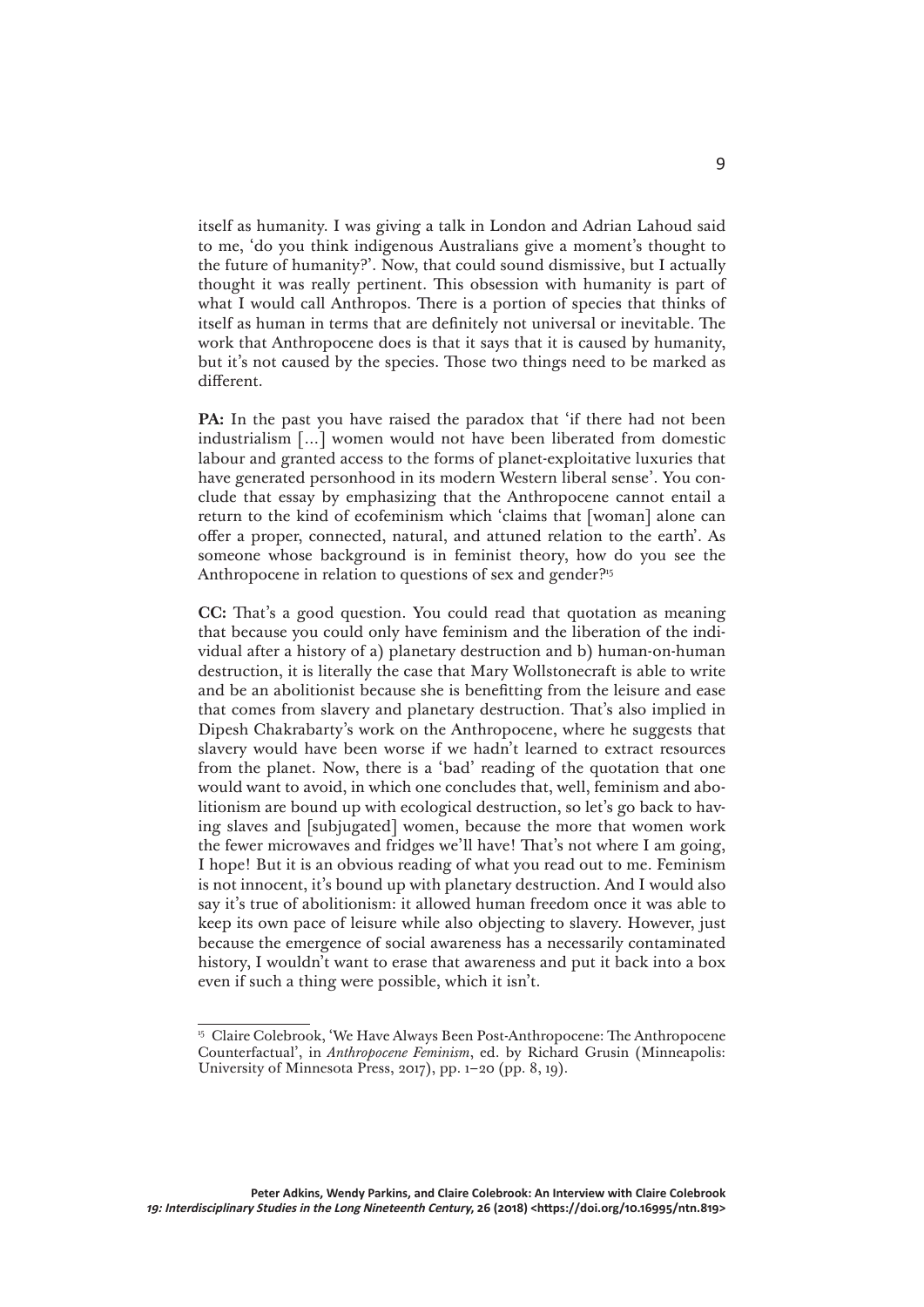What I think the Anthropocene forces us to do is question the types of individual liberation that were attached to the history of feminist and liberal theory. A certain model of the autonomous, freethinking, self-making subject that is at the heart of *some* feminist theory needs to be questioned because that form of life is not sustainable. And that raises the question of the kind of ecofeminism that wants to live off the grid and be more in tune with the earth. That ecofeminist image of ecology, in which women are Wordsworthian animals if you like, is an invented nature. It comes out in *Mad Max: Fury Road*: if we could just step outside imperialism there would be these indigenous women in the desert waiting to save us, so that we can keep going but in just a more hippy form. It's phantasmatic. The forms of radical feminism we're not allowed to read any more, such as Shulamith Firestone, are often rejected for their utopian appeal to a radical outside to patriarchy. Those early ecofeminisms are far more radical than their current domestication, which we see in films such as *Mad Max: Fury Road* or *Avatar*. But that is the way ideas work: they get articulated in a problematic way and then are popularized in a palatable form that then has a lot more power.

**WP:** In the preface to *Twilight of the Anthropocene Idols* you talk about the way in which 'the figure of the sublime had inhabited, recuperated, diverted, or implicitly doomed the Euro-anthropic traditions of Western writings from which it derived' (p. 14). I wondered if you could say something about how you see the sublime within Anthropocene studies?

**CC:** *Twilight of the Anthropocene Idols* is the second volume in a project in which Hillis Miller, Cohen, and I were looking back to Paul de Man and his manuscripts on Benjamin. What interested me at the time was this notion in de Man of the recuperative sublime. I'll give some examples from Anthropocene studies: Bruno Latour uses the concept of the sublime and says that we used to think of nature as all-powerful and beyond human intentionality, and now that is no longer the case, which is simply a reversal (*Facing Gaia*). You can also think of work like Timothy Morton's notion of hyperobjects, where he describes climate change as something 'there', which can't be represented and which you only see as raindrops rather than climate change itself.16 That to me is also an example of the recuperative sublime because it's an intimation of the infinite from where we are and which elevates our thoughts, and maybe our politics, in thinking about it. I think that it is also present in a devalued form in a lot of post-apocalyptic culture where one plays out what it might be like to lose humanity and in which it's always given some familial recuperative narrative form that gestures towards disaster, but never arrives.

<sup>&</sup>lt;sup>16</sup> Timothy Morton, *Hyperobjects: Philosophy and Ecology after the End of the World* (Minnesota: University of Minneapolis Press, 2013).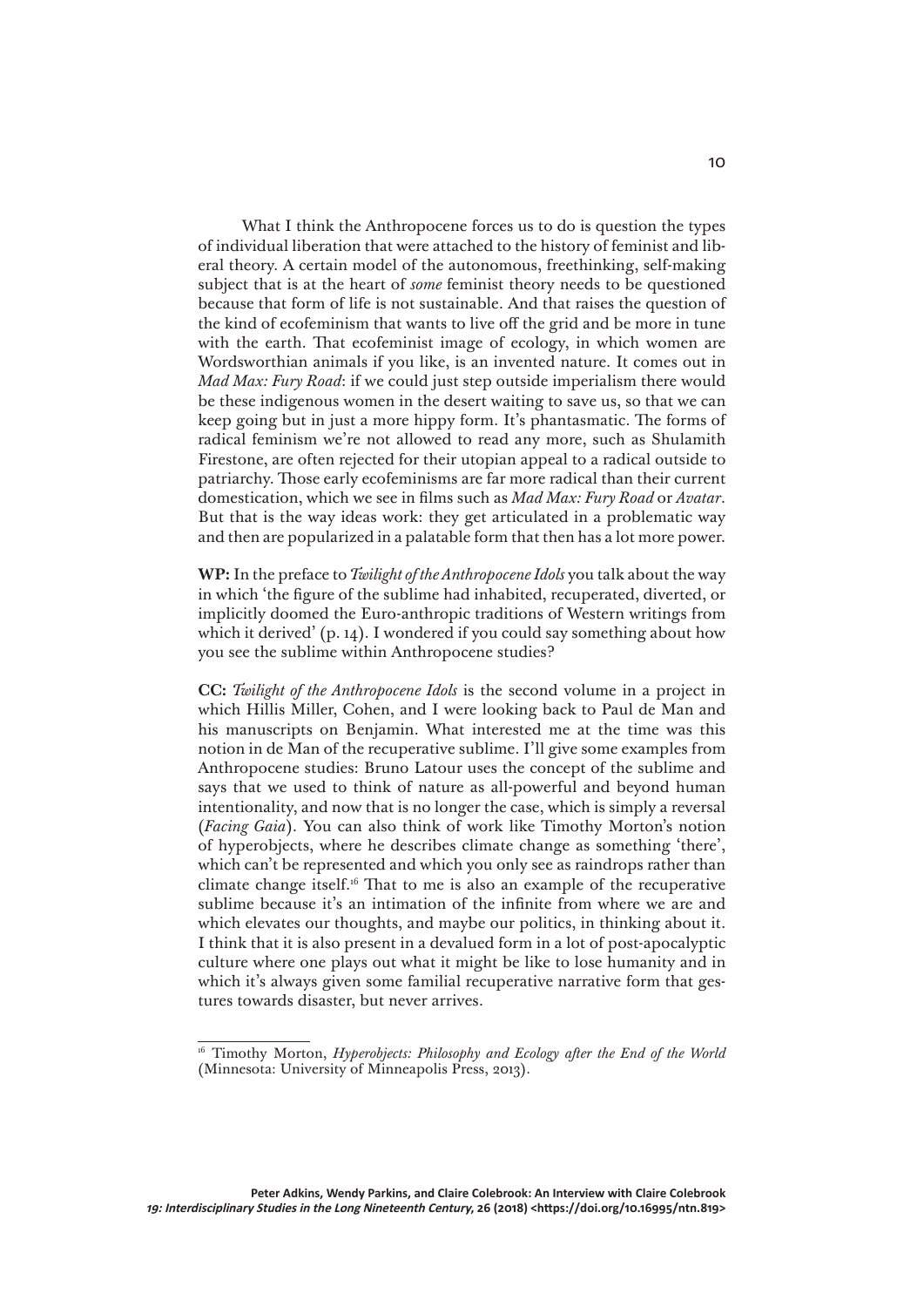What is interesting in de Man's work is the notion of a material sublime, where, going back to the relationship between extinction and the Anthropocene, one looks at nature not as home or dwelling, but as matter.<sup>17</sup> It's no longer seeing trees as part of an ecosystem that allows the bees and the birds to flourish and be interconnected. Instead, it's a breakdown of sense, meaning, and world. In de Man that is what reading is. For me, the poet that comes closest to that is Swinburne. All you have is the sound and the materiality of language that will give some form and music to the world. As in Tennyson's 'The Lotus Eaters', there's a musicality to the world that is not the world itself. For all that we want to grasp that matter, any attempt to do so is a recuperation.

When you look at the way in which notions of materiality are used in theories of materialism, like new materialism, it is always recuperative; there is this stuff that subtends us and is fleeting and out of reach but also living and vibrant, as in Jane Bennett's work.<sup>18</sup> What can't be confronted in this recuperation, and what I do think you get at the end of Romanticism, in texts such as Shelley's *The Triumph of Life*, and later in Deleuze, is a matter that is not living. A matter that is not the substrata of *our* world. It is something that when looked at blankly, with a blank eye, would diminish the human sense we give to the world. It's counter-anthropic, anti-anthropic, nihilistic. That is where I would take that notion of the sublime. The other person who uses that notion of the sublime is Jean-François Lyotard, where it's matter itself, which is always then recuperated.<sup>19</sup>

**WP:** Why should Victorianists pay attention to Anthropocene studies and what might it bring to our field of interest?

**CC:** I would seriously reverse that question, and the reason I say seriously is because something you're always supposed to do is reverse the question. It's not that everyone in Victorian studies should start reading the journal of *Anthropocene Studies* and then spot the Anthropocene in Victorian literature. I do genuinely think that there has been a tendency towards literal mindedness in what has come to be called the environmental humanities and Anthropocene studies. There is within late-Victorian and Romantic poetry at least — I am less familiar with the novels but those too probably — a sense of geological time that would render human life meaningless and puny that has got lost in the Anthropocene. That comes out most clearly in

<sup>17</sup> Paul de Man, 'Kant's Materialism', in *Aesthetic Ideology*, ed. by Andrzej Warminski, Theory and History of Literature, 65 (Minnesota: University of Minneapolis Press, 2013), pp. 119–28.

<sup>&</sup>lt;sup>18</sup> Jane Bennett, *Vibrant Matter: A Political Ecology of Things* (Durham, NC: Duke University Press, 2010).

<sup>19</sup> Jean-François Lyotard, *The Inhuman: Reflections on Time*, trans. by Geoffrey Bennington and Rachel Bowlby (Cambridge: Polity, 1991).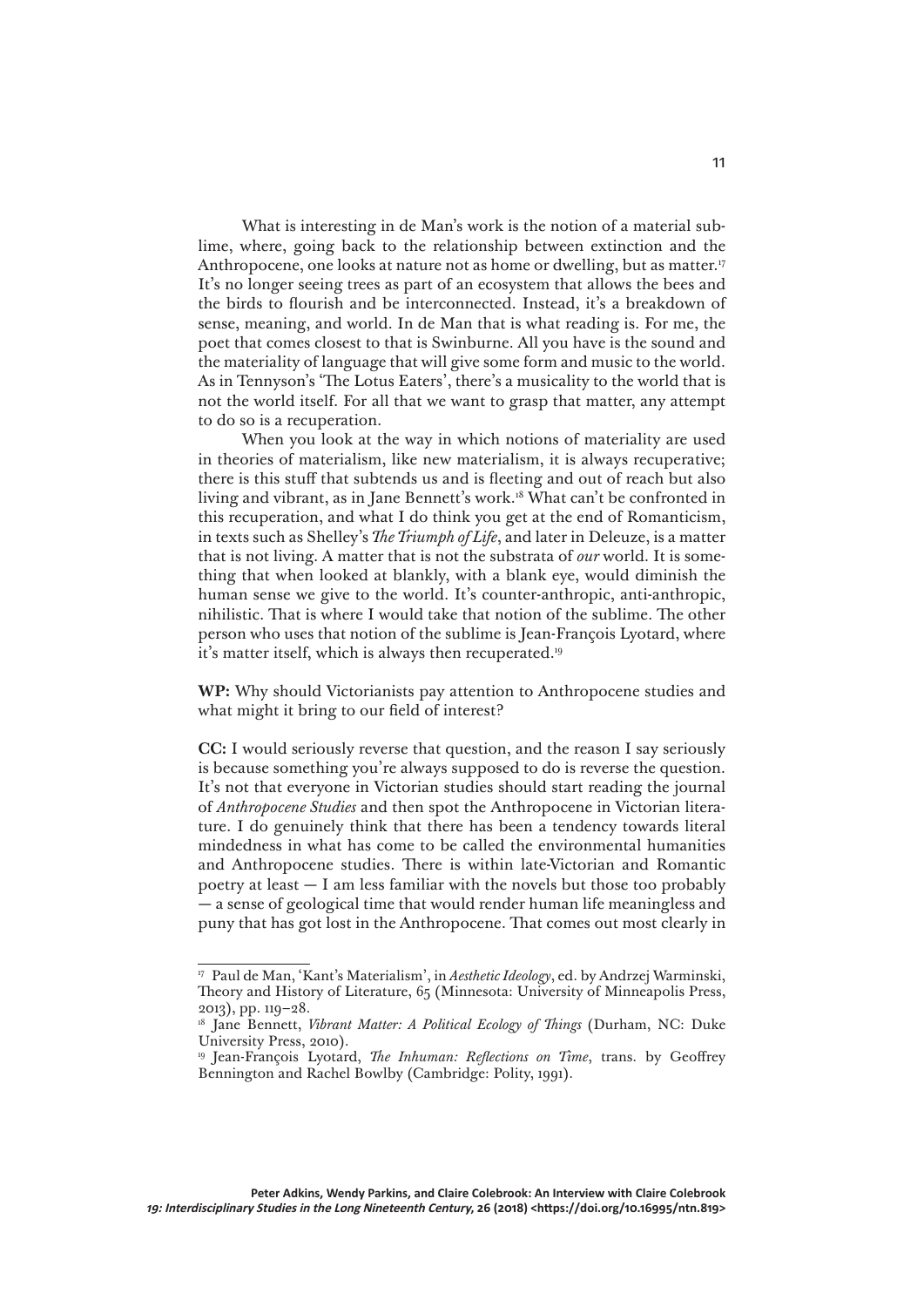the notion of the Good Anthropocene, which is 'well, if we have changed the planet we can change it back again through geoengineering'. What is lost is a sense of the incredibly ambivalent and ungraspable notion of human agency and intentionality that you get in Victorian literature.

There's an irony to human history in that there is what it wants to do and there is what it does. Going back to Marxism, in Marxism there is an irony between what human history thinks it is doing and what it is actually doing. But then Marx claims to grasp real narrative and what is actually going on. And Freud also says 'here is what is really going on' in his description of the operations of the unconscious. Whereas I think in Victorian poetry that notion of recuperating the ungraspable force of human intentionality at a geological level doesn't occur.

That is why I think it [the question] should be the other way around: to read the texts that are so important to the Anthropocene, which would include Marx, would require a broad scope and would see the moment where we are now as a late moment in geological planetary consciousness, something which Victorian studies would be capable of doing. This would complicate the narrative that the Anthropocene was discovered in the twenty-first century by Paul Crutzen.<sup>20</sup> The idea that whatever we do at an individual level is part of a broader story was not discovered in the twentyfirst century. So I would say it behoves Victorianists to enter the conversation for the sake of the conversation, not for their own sake necessarily.

PA: Finally, do you see the Anthropocene as a useful concept for the humanities in the long run, or do you think it will inevitably be replaced by different ways of thinking about anthropogenic planetary change?

**CC:** I think it will be replaced only if the Anthropocene gets too closely tied to what is considered the human within the humanities. I think this is a really confronting question, since it is easy for me to say from my leisured, tenured position late in my career within the humanities that what counts as the human in the humanities and the Anthropos in the Anthropocene needs to be devalued. The only world we can think of as being valuable is one in which there are people like us: people reading closely and intensively, living the lives of books, and enjoying a form of individual introspection.

The humanities are complicit with what calls itself the Anthropocene in two ways. Firstly, technically and materially you don't have what we're doing without a long history of destruction of the earth and other humans. But also, looking forward, either there is some magic trick that is done with planetary resources and what we do does get disseminated around the rest

<sup>20</sup> Paul J. Crutzen, 'The "Anthropocene"', in *Earth System Science in the Anthropocene: Emerging Issues and Problems*, ed. by Eckart Ehlers and Thomas Krafft (Berlin: Springer, 2006), pp. 13–18.